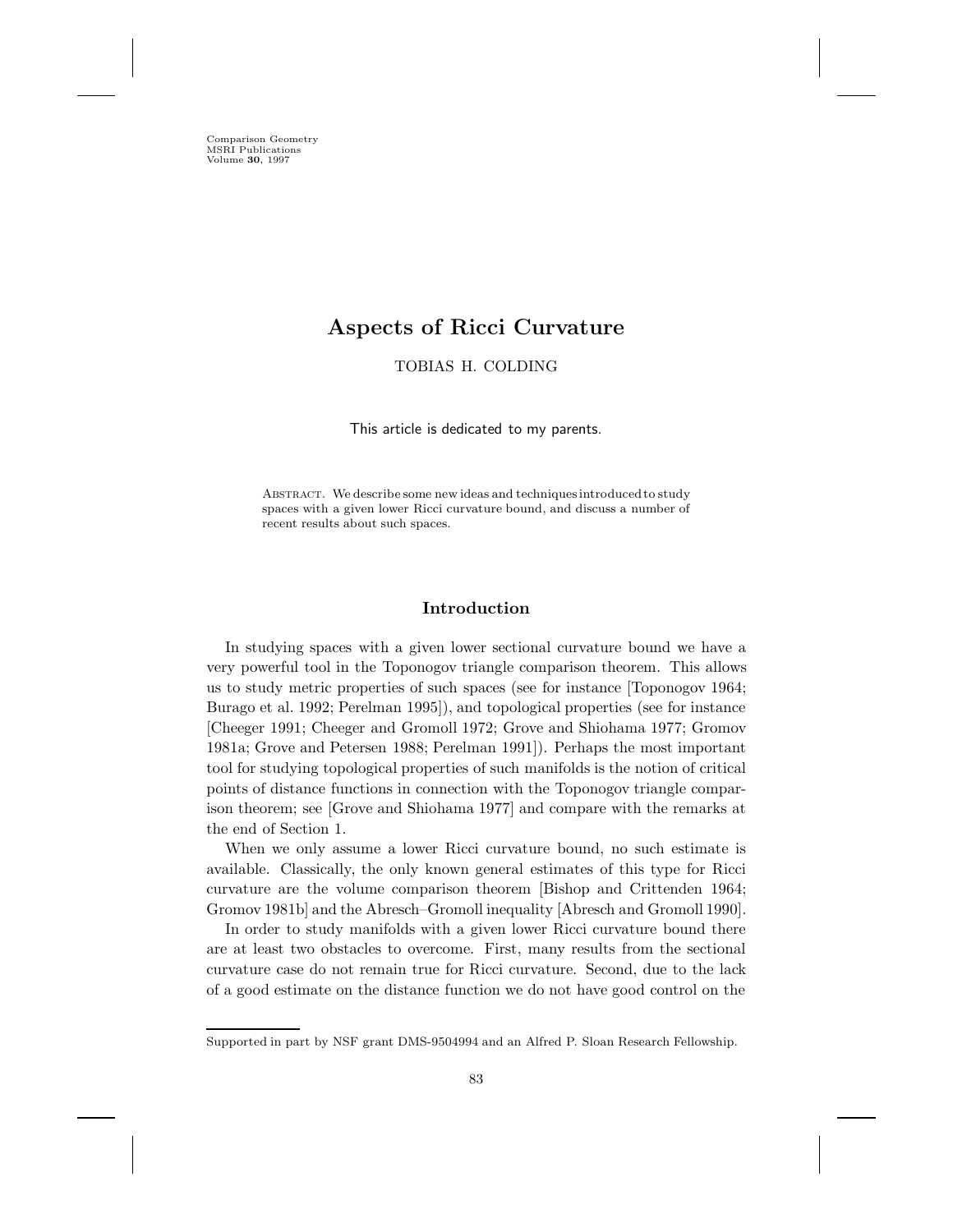local geometry in this case. We will see in this survey that in some sense the second obstacle is the most serious.

In Section 1 we will discuss a new estimate of the distance function. In later sections we will see that this type of estimate has a large number of consequences, some of which are given in Sections 2 and 3.

In Section 2 our main focus is the geometry and topology of manifolds with a lower Ricci curvature bound.

In Section 3 our focus is on regularity properties of general metric spaces that are (Gromov–Hausdorff) limits of n-dimensional manifolds with a given lower Ricci curvature bound. This is in part motivated by Gromov's compactness theorem [1981b], saying that the space of  $n$ -dimensional manifolds with a given lower Ricci curvature bound is precompact in the Gromov–Hausdorff topology.

In Section 4 we discuss some analytic properties of manifolds with a given lower Ricci curvature bound. The Harnack inequality and the gradient estimate of Yau and Cheng [Yau 1975; Cheng and Yau 1975] discussed in that section play a crucial role in the results of Section 1, 2 and 3.

The results described in this survey are to be found in the references listed under "Direct Sources" (page 94).

## **1. Integral Estimate of Angles and Distances Using the Hessian**

Our main technical tool is a new estimate for distance functions. The first such estimate appeared in [Colding 1996a], and the reader should consult that reference for a more precise statement than we are about to give here (and in particular for the notion of "almost equal").

Suppose M is an n-dimensional closed manifold with  $\text{Ric}_M \geq n-1$ . Consider the space of geodesics of some fixed length  $l < \pi$ , and identify each such geodesic with its initial velocity. Equip this space with the probability measure coming from the normalized Liouville measure.

Let  $p, q \in M$  be points with  $d(p, q)$  almost equal to  $\pi$ , where  $d(p, q)$  denotes the distance between p and q. For any geodesic  $\gamma$  (not necessarily minimizing) of fixed length l, let  $\Delta$  be the geodesic triangle of which  $\gamma$  is the side opposite the vertex p, and let  $\Delta$  be the comparison triangle on the unit sphere, in the sense of Toponogov (see Figure 1). For  $0 \le t \le l$ , let  $d_t$  be the distance between  $\gamma(t)$  and p, and let  $d_t$  be the corresponding distance on the sphere.

(If the triangle in  $M$  does not satisfy the triangle inequality, so that no comparison triangle exists, we use an alternative analytical definition of  $d_t$  and  $\leq_t$ that still makes sense in this case.)

Then, in an  $L^2$ -sense (or equivalently for a set of geodesics of nearly full measure),  $d_t$  is almost equal to  $\underline{d}_t$ , and  $\angle_t$  is almost equal to  $\angle_t$ . More formally: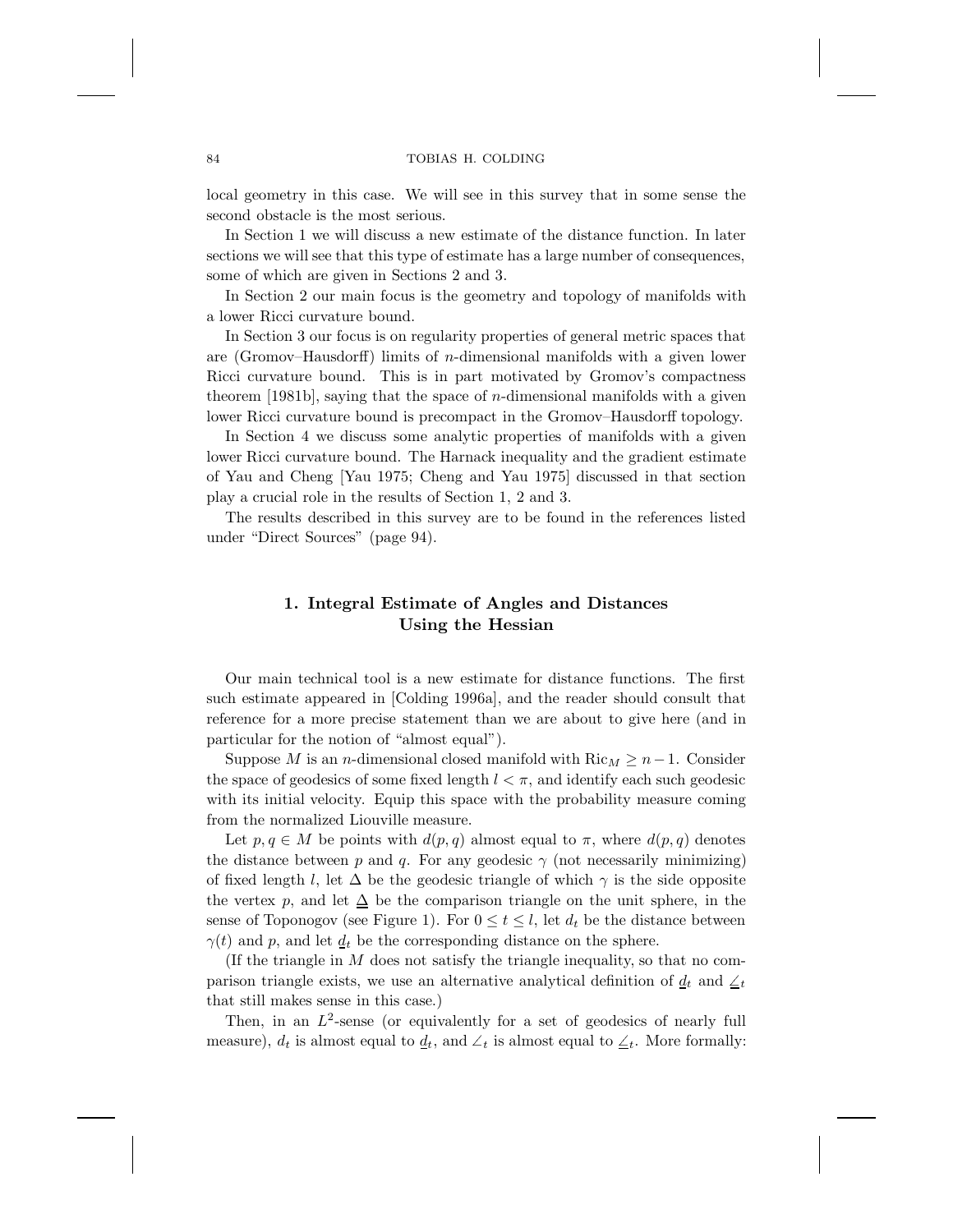## ASPECTS OF RICCI CURVATURE  $\hspace{1.5cm} 85$



**Figure 1.** Estimate of distances and angles for positive Ricci curvature.

THEOREM 1.1. *Given*  $\varepsilon > 0$  and  $0 < l < \pi$ , there exists a  $\delta = \delta(\varepsilon, n) > 0$ *such that, for any* M *of dimension* n *with*  $\text{Ric}_M \geq n - 1$ , *any*  $p, q \in M$  *with*  $d(p, q) > \pi - \delta$ , and any  $0 \le t \le l$ , we have  $||d_t - \underline{d}_t||_2 < \varepsilon$  and  $||\angle_t - \underline{\angle_t}||_2 < \varepsilon$ .

See [Colding 1996a] for details, and compare [Colding 1996b; Cheeger and Colding 1996] for later versions.

In the sequel we will let  $\psi(\varepsilon | ...)$  and  $\psi_i(\varepsilon | ...)$  denote nonnegative functions depending on  $\varepsilon$  and possibly on some additional parameters (written after the bar), satisfying the property that when the other parameters are fixed the function tends to 0 as  $\varepsilon$  approaches 0.

SKETCH OF THE PROOF OF THEOREM 1.1. First we use the fact that  $d(p, q)$  $\pi-\delta$  and the bound Ric<sub>M</sub>  $\geq n-1$  to approximate cos  $d(p, \cdot)$  in the  $(2, 1)$ -Sobolev norm by a smooth function that satisfies  $\|\Delta f + nf\|_2 < \psi_1(\delta | n)$ ; here the L<sup>2</sup>norm is normalized so that  $||1||_2 = 1$ . Next, from the Bochner formula for f and the fact that  $\text{Ric}_M \geq n-1$ , we get

$$
\frac{1}{2}\Delta|\nabla f|^2 \geq |\text{Hess}(f)|^2 + \langle \nabla \Delta f, \nabla f \rangle + (n-1)|\nabla f|^2.
$$

Integrating by parts over  $M$  gives

$$
0 \ge \int_M |\mathrm{Hess}(f)|^2 - \int_M |\Delta f|^2 - (n-1) \int_M f \Delta f.
$$

Now since  $\|\Delta f + nf \|_2 < \psi_1(\delta \mid n)$  we get from the Cauchy–Schwarz inequality

$$
\psi_2(\delta \mid n) > \frac{1}{\text{Vol}(M)} \int_M |\text{Hess}(f)|^2 - \frac{n}{\text{Vol}(M)} \int_M f^2.
$$

From the Cauchy–Schwarz inequality we therefore get, again using the fact that  $\|\Delta f + n f\|_2 < \psi_1(\delta \,|\, n),$ 

$$
\psi_3(\delta \mid n) > \frac{1}{\text{Vol}(M)} \int_M |\text{Hess}(f)|^2 + \frac{n}{\text{Vol}(M)} \int_M f^2 + \frac{2}{\text{Vol}(M)} \int_M f \Delta f
$$
  
= 
$$
\frac{1}{\text{Vol}(M)} \int_M |\text{Hess}(f) + fg|^2,
$$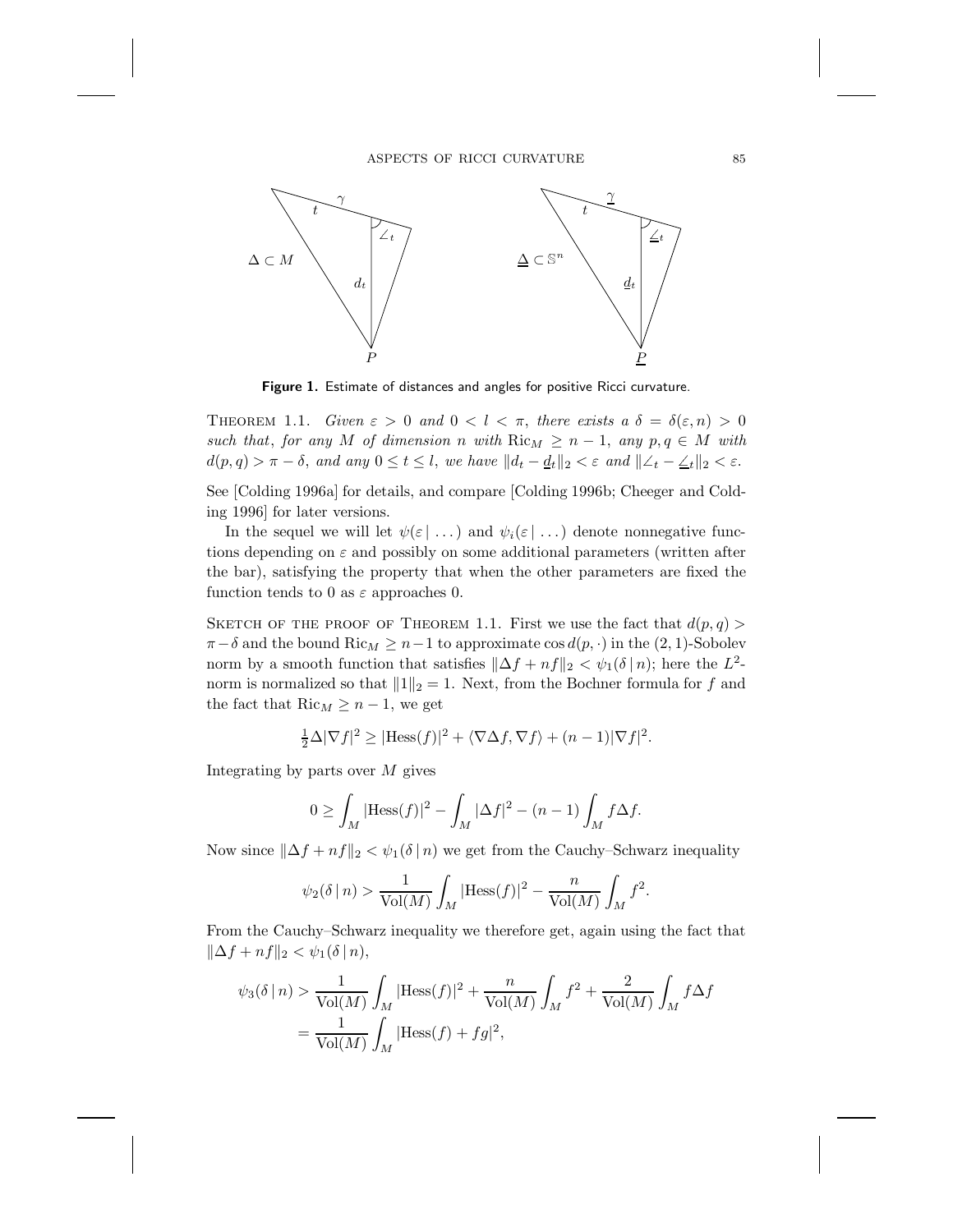where  $g$  is the metric tensor. By integrating this along geodesics we can show the theorem for f. Finally using that f approximates  $\cos d(p, \cdot)$  we can show the theorem for the distance function. theorem for the distance function.

This proves, in particular, that if  $d(p, q)$  is almost equal to  $\pi$  then the Hessian of a function that approximates  $\cos d(p, \cdot)$  is almost a diagonal form (in fact it is almost  $fg$ ).

The constant  $\delta$  in Theorem 1.1 can be explicitly estimated in terms of n and  $\varepsilon$ . This explicit dependence will be the case throughout.

It is interesting to compare Theorem 1.1 with the following example:

EXAMPLE 1.2 [Anderson 1990b]. There exist metrics on  $\mathbb{CP}^n\#\mathbb{CP}^n$ , with Ric  $\geq$  $2n-1$  and Vol  $\geq v > 0$ , that are arbitrary close to a metric on  $\mathbb{S}^{2n}$  with two conical singularities. Moreover, the diameter of  $\mathbb{S}^{2n}$  with this metric is  $\pi$ .

The metric on  $\mathbb{S}^4$  is constructed as follows. Let  $\Pi : \mathbb{S}^3 \to \mathbb{S}^2$  be the Hopf fibration, and let  $\sigma_X$ ,  $\sigma_Y$ ,  $\sigma_Z$  the standard left invariant coframing of  $\mathbb{S}^3 = SU(2)$ , where  $\sigma_Z$  is tangent to the Hopf fibers. Define a metric on  $\mathbb{S}^3$  by  $C_1^2 \sigma_Z^2$  +  $C_2^2(\sigma_X^2+\sigma_Y^2)$ , where  $C_1 \approx 0.08$  and  $C_2 \approx 0.25$  are constants. Then  $(\mathbb{S}^4,g)$  is the spherical suspension of  $\mathbb{S}^3$  with this Berger metric.

In the metrics of [Anderson 1990b] the two embedded  $\mathbb{CP}^{1}$ 's in  $\mathbb{CP}^{2} \# \mathbb{CP}^{2}$  are totally geodesic and round. Furthermore their curvature converges to infinity as  $\mathbb{CP}^2 \# \mathbb{CP}^2$  converges to  $\mathbb{S}^4$ . See [Anderson 1990b] for further details and examples of similar metrics in dimension > 4.

We will now consider a different measure on the set of all minimal geodesics with unit speed, one that behaves better when the volume of the manifold is small. For a manifold M, a point  $p \in M$ , and  $r_0 > 0$ , we identify the minimal geodesics contained in  $B_{r_0}(p)$  with their endpoints:  $\gamma \to (\gamma(0), \gamma(l))$ , where  $l = \text{length}(\gamma)$ . We equip this space of minimal geodesics with the natural measure coming from the product measure on  $M \times M$ , and we normalize this measure so that the space of minimal geodesics with endpoints in  $B_{r_0}(p)$  has measure one.

The next theorem appeared in [Cheeger and Colding 1996]. It follows an earlier version given in [Colding a]. For  $p, q, x \in M$ , define the *excess* by  $e_{p,q}(x) =$  $d(p, x) + d(x, q) - d(p, q).$ 

THEOREM 1.3. *Fix*  $r_0 > 0$ . *Given*  $\varepsilon > 0$ , *there exist*  $R = R(\varepsilon, r_0, n) > 0$ ,  $\Lambda =$  $\Lambda(\varepsilon, r_0, n) > 0$  and  $\delta = \delta(\varepsilon, r_0, n) > 0$  such that, for any M of dimension n with  $\text{Ric}_M \ge -(n-1)R^{-2}\Lambda$  *and any*  $p, q, x \in M$  *with*  $e_{p,q}(x) < \delta$  *and*  $d(p, x), d(q, x) >$ R, we have  $||d_t - \underline{d}_t||_2 < \varepsilon$  and  $||\angle_t - \angle_t||_2 < \varepsilon$ .

To prove Theorem 1.3, we show first that we can approximate the distance function in the  $(2, 1)$ -Sobolev norm by a harmonic function. We then show that the  $L^2$ -norm of the Hessian of this harmonic function is small. Finally we integrate this Hessian estimate along geodesics to get the theorem for the harmonic function, and we use the fact that the harmonic function approximates the distance function to get the theorem for the distance function.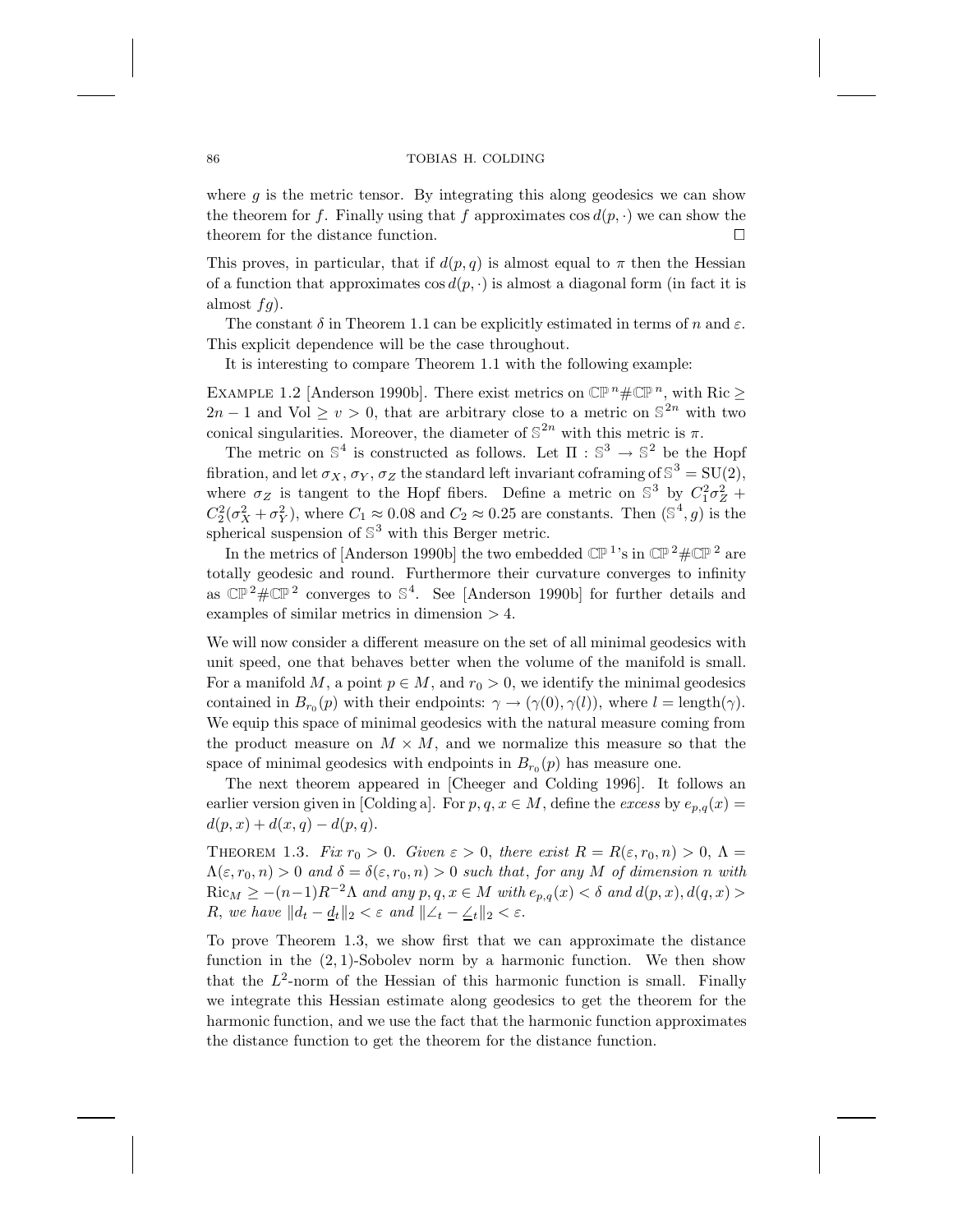One should compare these three steps with the corresponding three steps in the proof of Theorem 1.1.

It is important to note that in both Theorem 1.1 and Theorem 1.3 the difference in the angles is not necessarily uniformly small, but only small with respect to the  $L^2$ -norm. For examples where this difference is not uniformly small, see [Anderson 1992; Perelman 1997]. Such examples also show that we cannot control the critical points of the distance function for Ricci curvature (compare with the discussion in the Introduction).

For other estimates along these lines, see [Colding 1996a; Colding 1996b; Colding a; Cheeger and Colding 1996; Cheeger, Colding, and Tian b].

## **2. Almost Maximal Manifolds**

Recall that the set of all metric spaces can be made into a metric space by means of the *Gromov–Hausdorff distance*  $d_{GH}$ . Denoting by  $T_{\varepsilon}(X)$  the  $\varepsilon$ neighborhood of a subset  $X$  of a metric space  $Y$ , this distance is defined as follows:

Definition 2.1 [Gromov 1981b]. The Gromov–Hausdorff distance between two metric spaces  $(X_1, d_1)$  and  $(X_2, d_2)$  is the infimum of all  $\varepsilon > 0$  such that there exist a metric space Y and isometric embeddings  $j_1 : X_1 \to Y$  and  $j_2 : X_2 \to Y$ with  $j_1(X_1) \subset T_{\varepsilon}(j_2(X_2))$  and  $j_2(X_2) \subset T_{\varepsilon}(j_1(X_1))$ .

For noncompact metric spaces we say that a pointed sequence  $(X_i, x_i)$  converges to  $(X, x)$  in the pointed Gromov–Hausdorff topology if, for all  $r > 0$ , the sequence  $X_i \cap B_r(x_i)$  converges to  $X \cap B_r(x)$  in the Gromov–Hausdorff topology. This convergence should be thought of as convergence on compact subsets.

For our purposes the importance of this definition is that  $d_{GH}(X_1, X_2) < \varepsilon$ if and only if there exist maps  $f_1 : X_1 \to X_2$  and  $f_2 : X_2 \to X_1$  such that, for  $i = 1, 2$  and all  $a_i, b_i \in X_i$ ,

$$
|d(f_i(a_i), f_i(b_i)) - d(a_i, b_i)| < \psi(\varepsilon),
$$

and for  $i, j = 1, 2$  with  $i \neq j$ ,

$$
d(f_j \circ f_i(a_i), a_i) < \psi(\varepsilon).
$$

One of the most useful properties of the Gromov–Hausdorff distance is that it is a good tool to measure the rough geometry of a metric space. In particular, we will see in Theorems 2.3 and 2.5 that if we have a space with a lower Ricci curvature bound then in many instances the rough (large-scale) geometry controls the small-scale geometry.

For the next few results the  $L^2$ -estimate on distance functions (and of the Hessian of a function that approximates the distance function) mentioned in Section 1 is crucial.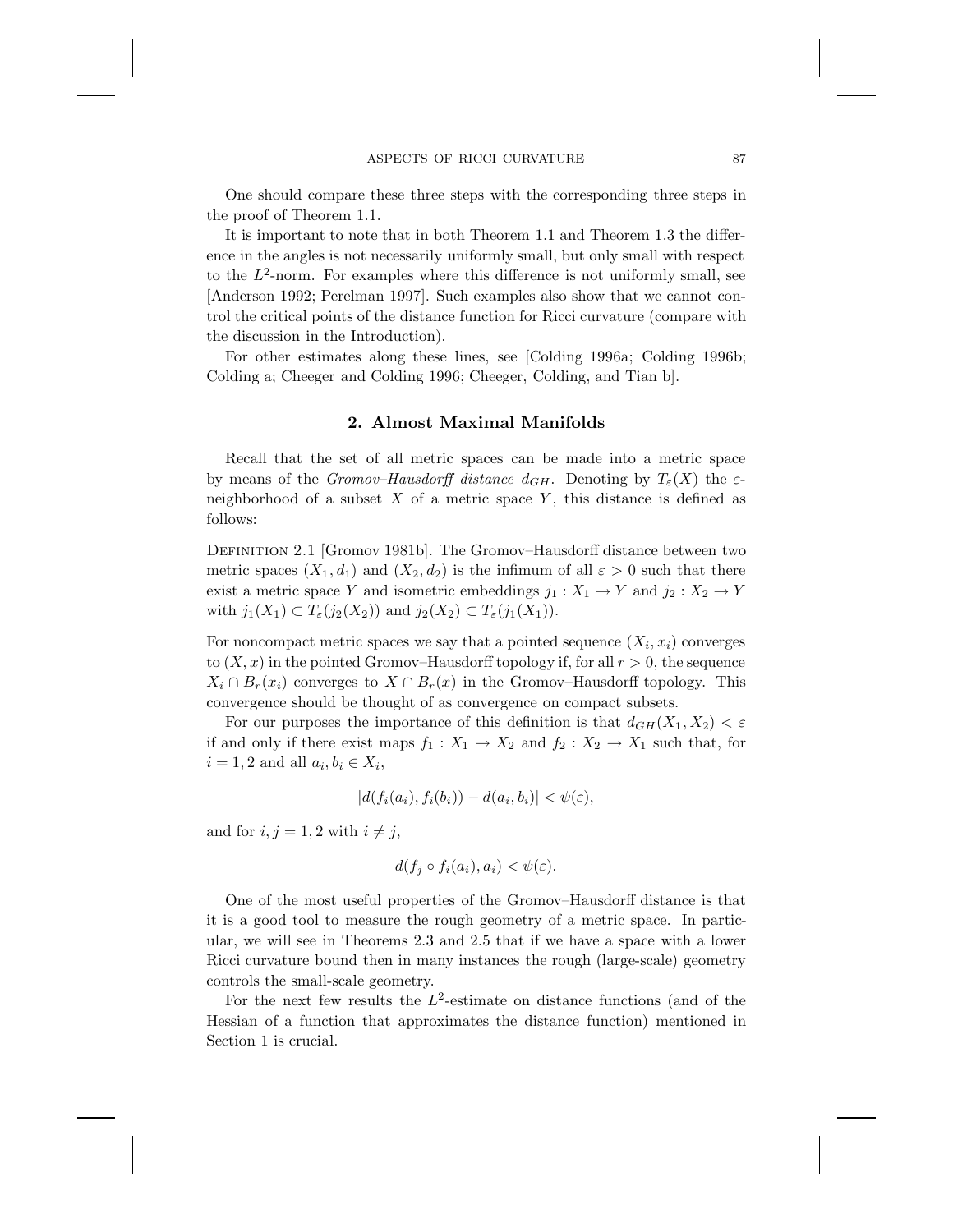By  $V_{\Lambda}^n(r)$  we will mean the volume of a ball of radius r in the n-dimensional simply connected space form of constant sectional curvature  $\Lambda$ .

THEOREM 2.2 [Colding 1996a]. *Given*  $\varepsilon > 0$ , *there exists*  $\delta = \delta(n, \varepsilon) > 0$  *such that, if an n*-dimensional manifold M has  $Ric_M \geq n-1$  and  $Vol(M) > V_1^n(\pi) - \delta$ , *then*  $d_{GH}(M, \mathbb{S}^n) < \varepsilon$ .

Theorem 2.2 was conjectured by Anderson–Cheeger and Perelman.

A key point in the proof of Theorem 2.2 is that the Bishop volume comparison theorem and the assumption on the volume imply that, for any  $p \in M$ , there exists  $q \in M$  with  $d(p,q) > \pi - \psi(\delta | n)$ . We can therefore apply Theorem 1.1 for all  $p \in M$ .

Theorem 2.2 is the first result about Ricci curvature proved using "synthetic" techniques (see Section 3 for more on this).

The case of Alexandrov spaces, which are possibly singular spaces with a lower sectional curvature bound in the triangle comparison sense, was treated systematically from such a point of view in [Burago et al. 1992]; compare [Perelman 1995].

Theorem 2.3 (Volume convergence [Colding 1996b; a]). *For* r > 0, *consider all metric balls of radius* r *in all complete* n*-dimensional Riemannian manifolds with Ricci curvature greater or equal to* −(n−1). *Equip this space with the Gromov–Hausdorff topology*. *Then the volume function is a continuous function*.

This result was conjectured by Anderson and Cheeger.

Using a covering argument and the volume comparison theorem we can reduce the proof of Theorem 2.3 to showing that, if a ball in an  $n$ -dimensional manifold for which the infimum of the Ricci curvature is almost zero is close to the corresponding ball in  $\mathbb{R}^n$ , the volumes are also close.

It is easy to see that a lower Ricci curvature bound is needed in Theorem 2.3; see for instance the examples in [Colding 1996b]. In the same reference we showed that Vol is continuous at the unit n-sphere,  $\mathbb{S}^n$ : more precisely, if  $M_i$  is a sequence of *n*-dimensional manifolds with  $\text{Ric}_{M_i} \geq n-1$  and  $M_i \stackrel{d_{GH}}{\longrightarrow} \mathbb{S}^n$ , then  $Vol(M_i) \to Vol(\mathbb{S}^n)$ .

THEOREM 2.4 [Colding a]. *There exists an*  $\varepsilon = \varepsilon(n) > 0$  *such that if* M *is a closed* n-dimensional manifold with  $\text{Ric}_M$  diam $^2_M$  >  $-\varepsilon$  and  $b_1(M) = n$  then M *is homeomorphic to a torus if*  $n \neq 3$  *and homotopically equivalent to a torus if*  $n=3$ .

This result was conjectured by Gromov [1981b, p. 75].

To prove Theorem 2.4, we show first that a finite cover of  $M$  is close to a flat n-dimensional torus. This allows us to apply Theorem 2.3 to a finite cover of  $M$ to conclude that a finite cover is a homotopy torus. See also Theorem 2.6.

Theorem 2.4 should be compared with Bochner's theorem [Bochner 1946; Bochner and Yano 1953] and with Gromov's theorem [1981b]. Recall that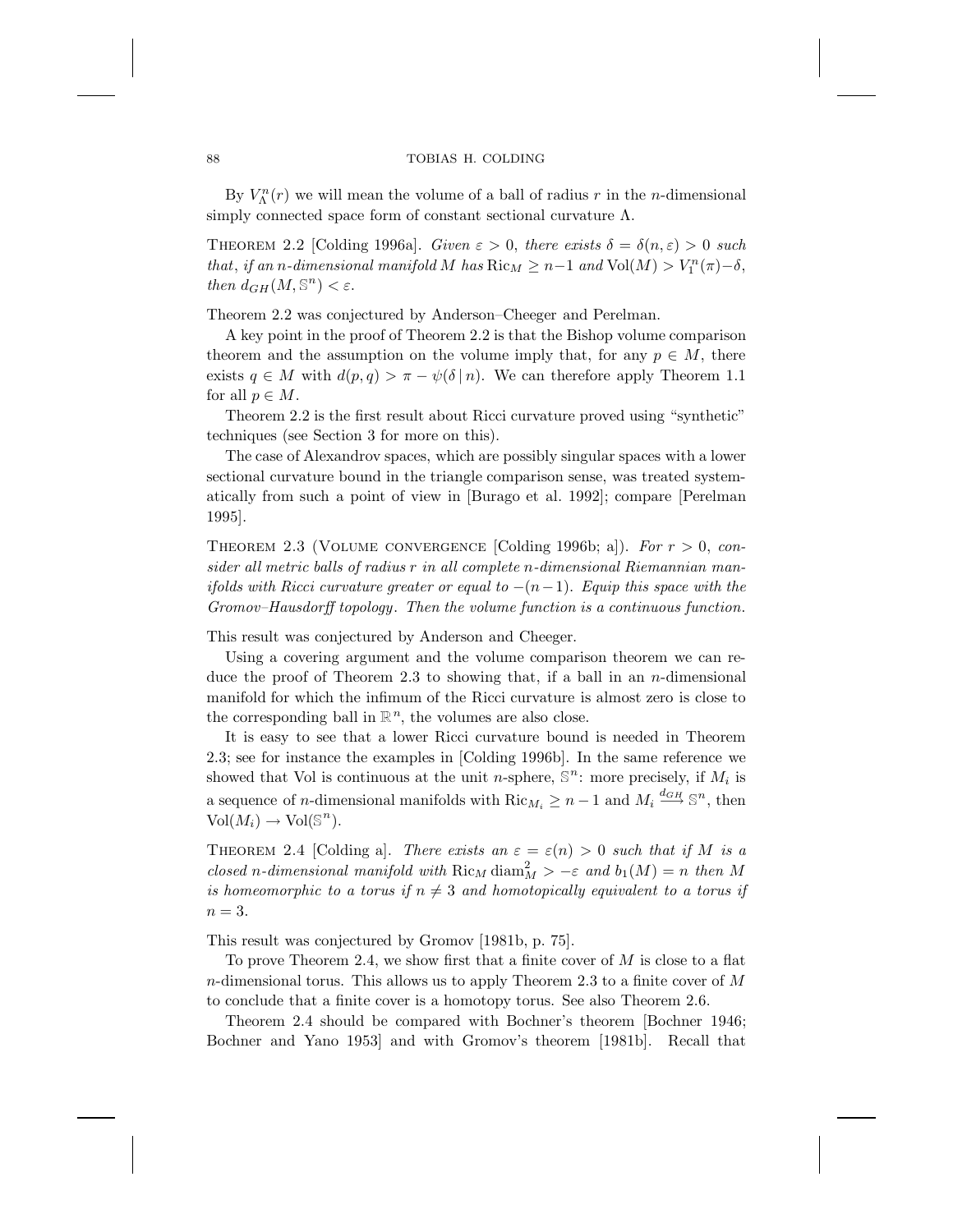Bochner's theorem says that a closed n-manifold with nonnegative Ricci curvature has  $b_1 \leq n$ , and equality holds if and only if the manifold is isometric to a flat torus. Later Gromov showed (see also [Gallot 1983]) that there exists an  $\varepsilon =$  $\varepsilon(n) > 0$  such that any closed *n*-manifold M with  $\text{Ric}_M \text{diam}_M^2 > -\varepsilon$  has  $b_1 \leq n$ .

Yamaguchi [1988] proved that, given  $D > 0$  and  $k \leq n$ , there exists an  $\varepsilon = \varepsilon(k, D, n) > 0$  such that if M is a closed n-manifold with diam<sub>M</sub>  $\leq D$ ,  $b_1(M) = k$ , Ric<sub>M</sub>  $\geq -\varepsilon$ , and  $|\text{Sec}_M| \leq 1$ , then a finite cover of M fibers over a k-torus. In [Yamaguchi 1991] he showed that if  $\text{Sec}_M \text{diam}_M^2 > -\varepsilon$ , then a finite cover of  $M$  fibers over a  $k$ -torus. Actually, in [Yamaguchi 1988] he made a stronger conjecture than the original one by Gromov, namely, that this should remain true for almost nonnegative Ricci curvature. This was disproved by Anderson [1992], who gave counterexamples for  $k \leq n-1$ ; Gromov's original conjecture, however, was left open.

Let  $M$  be an n-dimensional open Riemannian manifold with nonnegative Ricci curvature. By Gromov's compactness theorem [1981b], any sequence  $r_i \to \infty$  has a subsequence  $r_j \to \infty$  such that the rescaled manifolds  $(M, p, r_j^{-2}g)$  converge in the pointed Gromov–Hausdorff topology to a length space  $M_{\infty}$ .

Every such limit (an example of Perelman shows that  $M_{\infty}$  is not unique in general) is said to be a *tangent cone at infinity* of M. Even though uniqueness fails in general, one expects it to hold in the maximal case. In fact, we have the following result:

Theorem 2.5 [Colding a]. *If an* n*-dimensional manifold* M *has nonnegative Ricci curvature and some*  $M_{\infty}$  *is isometric to*  $\mathbb{R}^n$  *then M is isometric to*  $\mathbb{R}^n$ *.* 

Theorem 2.5 was conjectured by Anderson and Cheeger [Anderson 1992].

SKETCH OF PROOF. Fix  $p \in M$ . By the assumption, if we rescale a large ball centered at p to unit size the rescaled ball is close to the unit ball in  $\mathbb{R}^n$ . Therefore, by Theorem 2.3, the volumes are close. Using the volume comparison theorem we can now conclude that a ball of a fixed size in M with center at p has the same volume as the corresponding ball in  $\mathbb{R}^n$ . From equality in the volume comparison theorem we conclude that M is isometric to  $\mathbb{R}^n$ .

As an immediate consequence of Theorem 2.3, small balls have almost maximal volume. The importance of this was pointed out to us by Anderson and Cheeger. In particular they observed that this, together with [Anderson 1990c] (see also [Anderson 1992]), implies Theorem 2.7 below. Moreover, this together with the result of [Perelman 1994] and methods from controlled topology [Ferry 1979; Ferry and Quinn 1991], as in [Grove et al. 1989; 1990; Petersen 1990], gives the next theorem:

Theorem 2.6 (Topological stability [Colding a]). *If* M *is a closed* n*manifold*, *there exists*  $\varepsilon(M) > 0$  *such that*, *if* N *is a n-manifold with*  $Ric_N \geq$  $-(n-1)$  *and*  $d_{GH}(M, N) < \varepsilon$ , *then* M *and* N are homotopically equivalent (and *even homeomorphic if*  $n \neq 3$ .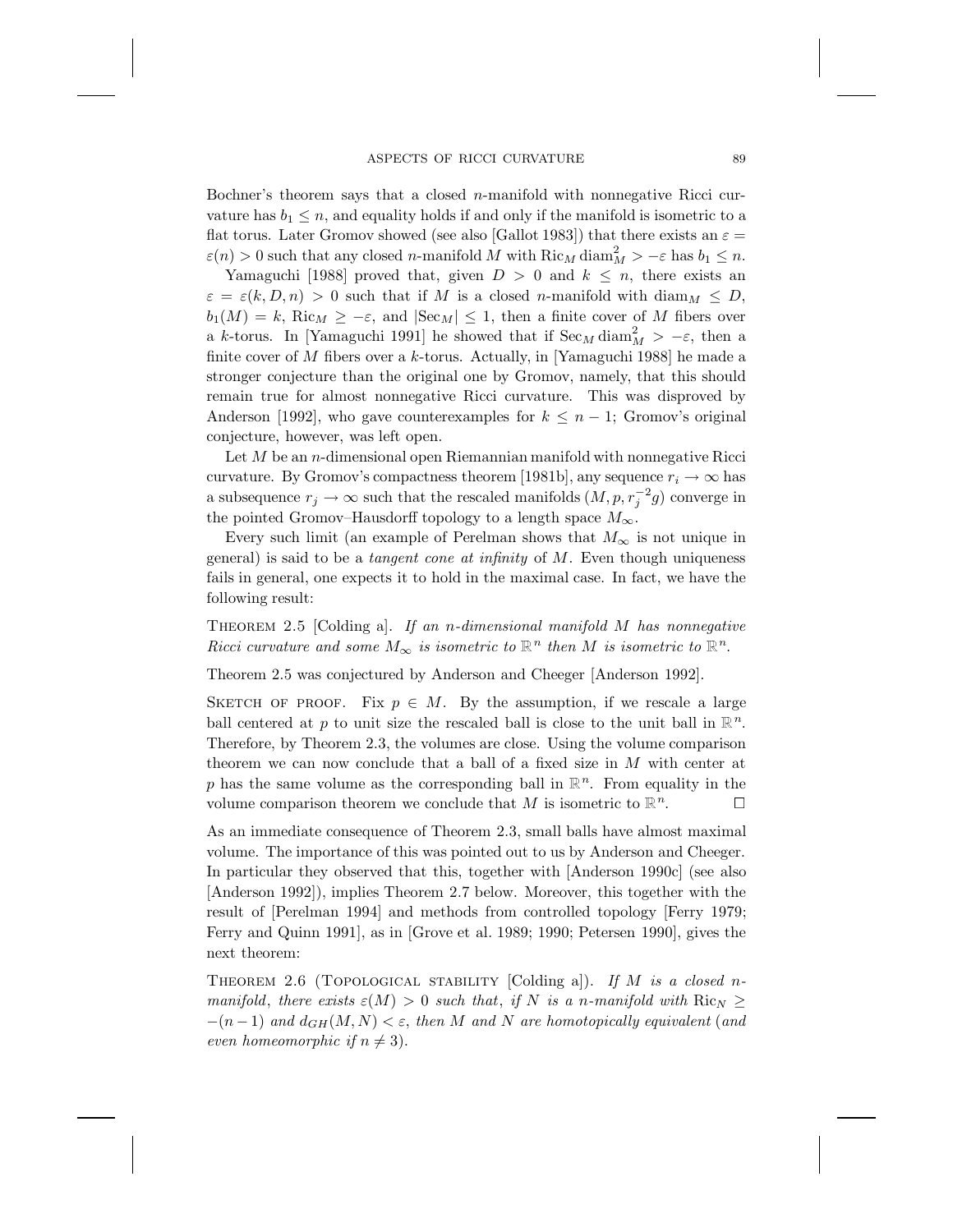In the case of sectional curvature, Perelman [1991] proved that Theorem 2.6 remains true in the class of Alexandrov spaces. However, for Ricci curvature, if one allows  $M$  in Theorem 2.6 to have singularities, the conclusion does not hold. Indeed, Anderson [1990a] gave examples of metrics on  $\mathbb{S}^2 \times \mathbb{S}^2$  with  $|Ric| \leq C$  that converge to a metric with two conical singularities on the suspension of  $\mathbb{RP}^3$  (the diagonal and antidiagonal in  $\mathbb{S}^2 \times \mathbb{S}^2$  are each collapsed to a point). Numerous further examples have since been considered. For instance, Example 1.2 shows that there exist metrics on  $\mathbb{CP}^2 \# \mathbb{CP}^2$  arbitrary close to a metric suspension of a Berger metric on  $\mathbb{S}^3$  and having Ric  $\geq$  3. Similarly, Otsu [1991] constructed metrics on  $\mathbb{S}^3 \times \mathbb{S}^2$  with Ric  $\geq 4$  and arbitrarily close to a metric suspension of a metric on  $\mathbb{S}^2 \times \mathbb{S}^2$ . Even for Einstein metrics the topological stability of Theorem 2.6 fails if M has singularities; see for instance [Tian and Yau 1987].

Note that the  $\varepsilon$  in Theorem 2.6 must depend on M for the same reason that the conclusion fails if one allows  $M$  to have singularities. For instance, a trivial modification of Anderson's examples [1990b] gives a sequence where the manifolds are alternately homeomorphic to  $\mathbb{S}^4$  and to  $\mathbb{CP}^2 \# \mathbb{CP}^2$ , and all metrics have  $\text{Ric} > 3$ , but the limit is still the same spherical suspension of a Berger sphere.

THEOREM 2.7 (METRIC STABILITY [Colding a]). Let  $M_i$  be a sequence of n*dimensional Einstein manifolds with*  $Ric_{M_i} = c_i g_i$ , *for*  $|c_i| \leq n-1$ , *converging to a closed* n*-manifold in the Gromov–Hausdorff topology*. *Then the* M<sup>i</sup> *converge in the*  $C^{\infty}$ *-topology*.

See also [Colding 1996a; 1996b; a] for further applications of these estimates.

The following theorem gives a generalization of Cheng's maximal diameter theorem [1975] to singular spaces that are limits.

Theorem 2.8 (Almost maximal diameter [Cheeger and Colding 1996]). *Given*  $\varepsilon > 0$ , *there exists*  $\delta = \delta(\varepsilon, n) > 0$  *such that if*  $\text{Ric}_M \geq n - 1$  *and*  $\text{diam}_M > \pi - \delta$  then for some metric space X we have  $d_{GH}(M, S(X)) < \varepsilon$ .

Here  $S(X) = (0, \pi) \times_{\sin r} X$  is the metric suspension of X.

Theorem 2.9 (Almost splitting [Cheeger and Colding 1996]). *Suppose that*  $M_i$  *is a sequence of n-dimensional manifolds with*  $Ric_{M_i} \geq -(n-1)\varepsilon_i$ , where  $\varepsilon_i \to 0$ . If  $M_i$  converges in the pointed Gromov–Hausdorff topology to a metric *space* X that contains a line, then X *splits isometrically*, that is,  $X = Y \times \mathbb{R}$ *for some metric space* Y .

This was conjectured in [Fukaya and Yamaguchi 1992]. It generalizes the splitting theorem of [Cheeger and Gromoll 1971] to singular spaces that are limits.

Theorem 2.10 (Almost volume cone implies almost metric co ne [Cheeger and Colding 1996]). *If* M *has nonnegative Ricci curvature and Euclidean volume growth*, *every tangent cone at infinity is a Euclidean cone*.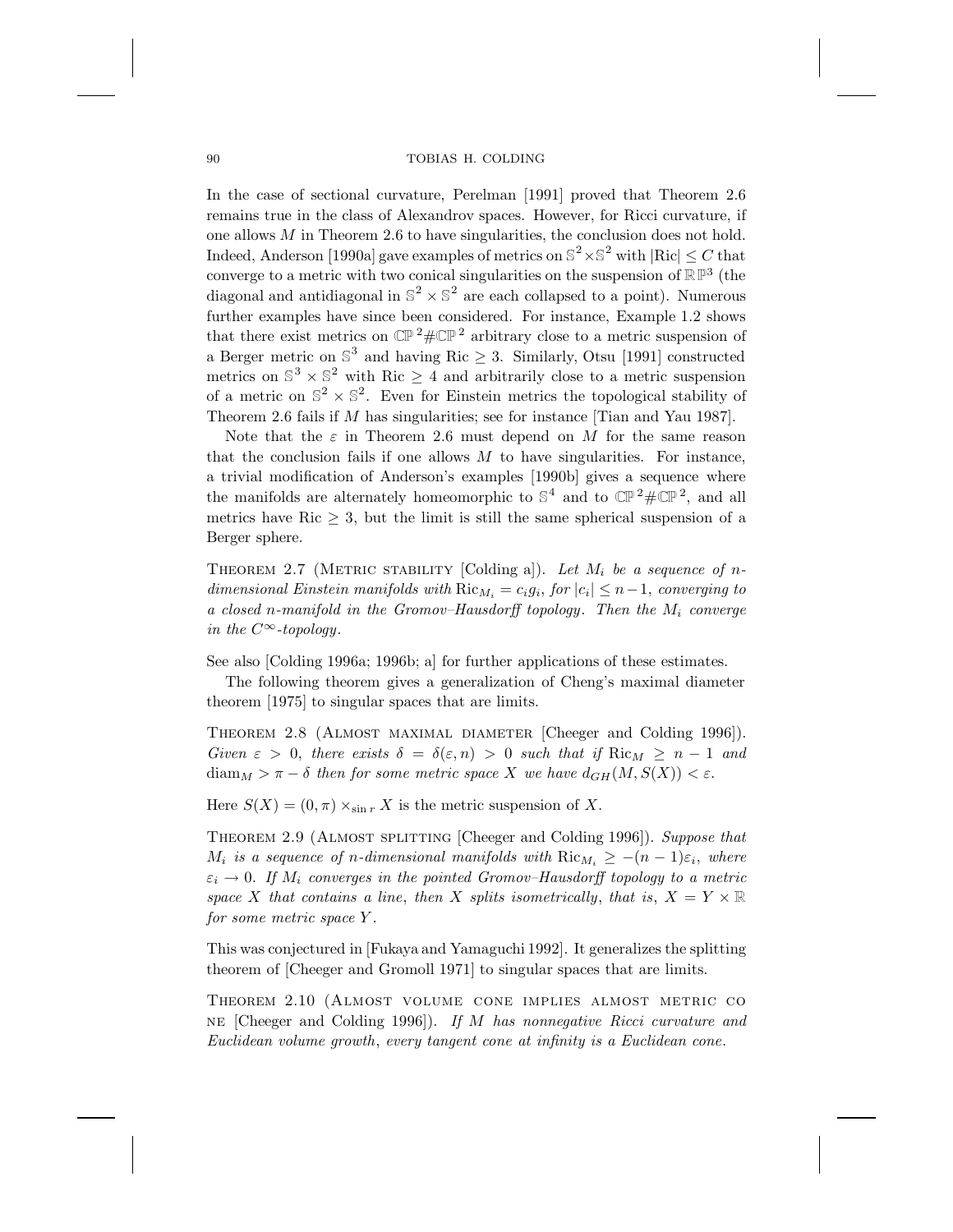Here a Euclidean cone is the metric completion of a space of the form  $C(X) =$  $(0, \infty) \times_{r} X$ , for some metric space X.

The next theorem, which was conjectured by Gromov, was proved for manifolds of almost nonnegative sectional curvature by Fukaya and Yamaguchi [1992], who also observed that their proof would go through for almost nonnegative Ricci curvature provided that two conjectures could be established. One of these conjectures follows from Theorem 2.6; see [Colding a] for the exact statement. The other conjecture is Theorem 2.10. Therefore:

THEOREM 2.11 [Cheeger and Colding 1996]. *There exists an*  $\varepsilon = \varepsilon(n) > 0$  $\mathit{such that if} \ M \ \mathit{is a closed} \ n\text{-dimensional manifold with} \ Ric_M \ diam_M^2 > -\varepsilon \ \mathit{then}$  $\pi_1(M)$  *is almost nilpotent* (that is, has a nilpotent subgroup of finite index).

## **3. The Structure of Spaces with Ricci Curvature Bounded Below**

As mentioned in Section 2, the estimates in Section 1 and the way they occur give the possibility of treating Ricci curvature from a "synthetic" point of view (compare [Gromov 1980]). The first applications of such ideas were given in Section 2. In this section we will explore this further. Due to Gromov's compactness theorem we can think of the results of this section in two equivalent ways: as the study of smooth manifolds with a given lower Ricci curvature bound on a small but definite scale; or as the study of spaces that are Gromov–Hausdorff limits of such manifolds.

Throughout this section  $M_i$  will always be a sequence of *n*-manifolds with  $\text{Ric}_{M_i} \geq -(n-1)$ , having  $M_{\infty}$  as a Gromov–Hausdorff limit. Unless otherwise stated, the examples, theorems, and definitions are to be found in [Cheeger and Colding a].

A tangent cone at  $p_{\infty} \in M_{\infty}$  is a pointed metric space  $(X, x)$  that is a Gromov–Hausdorff limit of the rescaled metrics  $(M_{\infty}, p_{\infty}, r_j d_{\infty})$ , where  $r_j \to \infty$ . Such limits exist by the Gromov compactness theorem.

We will sometimes also require that for all i and all  $p_i \in M_i$  we have

$$
Vol(B_1(p_i)) \ge v > 0. \tag{3.1}
$$

By the volume comparison theorem, this condition gives a uniform lower bound on the volume of all balls of a fixed radius. Condition (3.1) will often be referred to by saying that the sequence  $M_i$  does not collapse. Using in part Theorem 2.3, we can show that (3.1) is equivalent to requiring that  $M_{\infty}$  has Hausdorff dimension n.

The next example should be compared with the example of Perelman mentioned in Section 2.

EXAMPLE 3.2. There exists  $M_{\infty}$  where all  $M_i$  satisfy (3.1) and  $p_{\infty} \in M_{\infty}$  such that the tangent cone at  $p_{\infty}$  is not unique.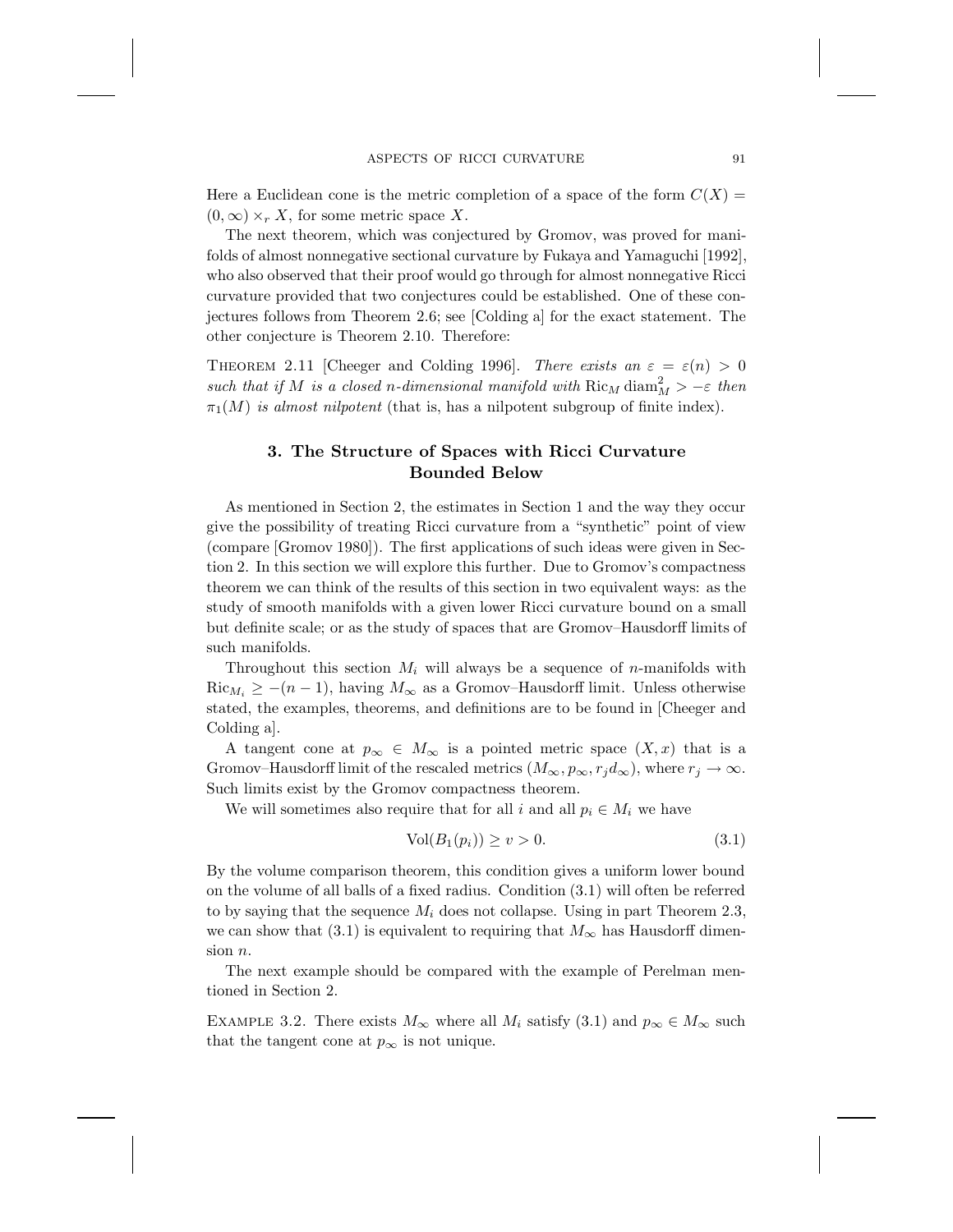An important feature in the noncollapsing case is that even though tangent cones are not unique, as seen in the preceding example, they are Euclidean cones. Indeed:

THEOREM 3.3. *Suppose that all*  $M_i$  *satisfy* (3.1). *Then, for all*  $p_{\infty} \in M_{\infty}$ *, every tangent cone at*  $p_{\infty}$  *is a Euclidean cone.* 

The next example shows that, if the volume of balls of a fixed size is not uniformly bounded from below, tangent cones may not be Euclidean cones.

EXAMPLE 3.4. There exists  $M_{\infty}$  and  $p_{\infty} \in M_{\infty}$  such that no tangent cone at  $p_{\infty}$  is a Euclidean cone.

We next define two notions of regular points.

DEFINITION 3.5. We say that  $p \in M_{\infty}$  is a *weakly k-Euclidean point* if some tangent cone at p splits off a factor  $\mathbb{R}^k$  isometrically.

DEFINITION 3.6. A point  $p \in M_{\infty}$  is called *regular* if, for some k, every tangent cone at p is isometric to  $\mathbb{R}^k$ . In this case we write  $p \in \mathcal{R}$ .

DEFINITION 3.7. A point  $p \in M_{\infty}$  is called *singular* if it is not regular. In this case we write  $p \in \mathcal{S}$ .

Note that, if the volume of balls of a fixed size is uniformly bounded from below (that is, if  $(3.1)$  is satisfied), weakly *n*-Euclidean implies regular by Theorem 2.5.

We next stratify the points of  $M_{\infty}$  according to how regular their tangent cones are.

DEFINITION 3.8. A point  $p \in M_\infty$  is called k-*degenerate* if it is not  $(k+1)$ -weakly Euclidean. We let  $\mathcal{D}_k$  denote the set of k-degenerate points.

Let dim denote the Hausdorff dimension.

THEOREM 3.9. If all  $M_i$  satisfy (3.1), dim( $\mathcal{D}_k$ )  $\leq k$ .

If all  $M_i$  satisfy (3.1), then  $S = \mathcal{D}_{n-1}$ . This follows from the fact that weakly n-Euclidean imply regular if the sequence  $M_i$  does not collapse.

THEOREM 3.10. *If all*  $M_i$  *satisfy* (3.1), *then*  $S \subset \mathcal{D}_{n-2}$ *, so Theorem* 3.9 *implies*  $\dim(\mathcal{S}) \leq n-2$ .

In the next theorem the volume of subsets of  $M_{\infty}$  are measured with respect to the n-dimensional Hausdorff measure.

THEOREM 3.11 (VOLUME COMPARISON FOR LIMIT SPACES). If all  $M_i$  satisfy (3.1) *then*  $M_{\infty}$  *satisfies the relative volume comparison theorem.* 

If we do not assume a lower bound on the volume, this is not always the case:

EXAMPLE 3.12. There exists  $M_{\infty}$  that does not satisfy the volume comparison theorem.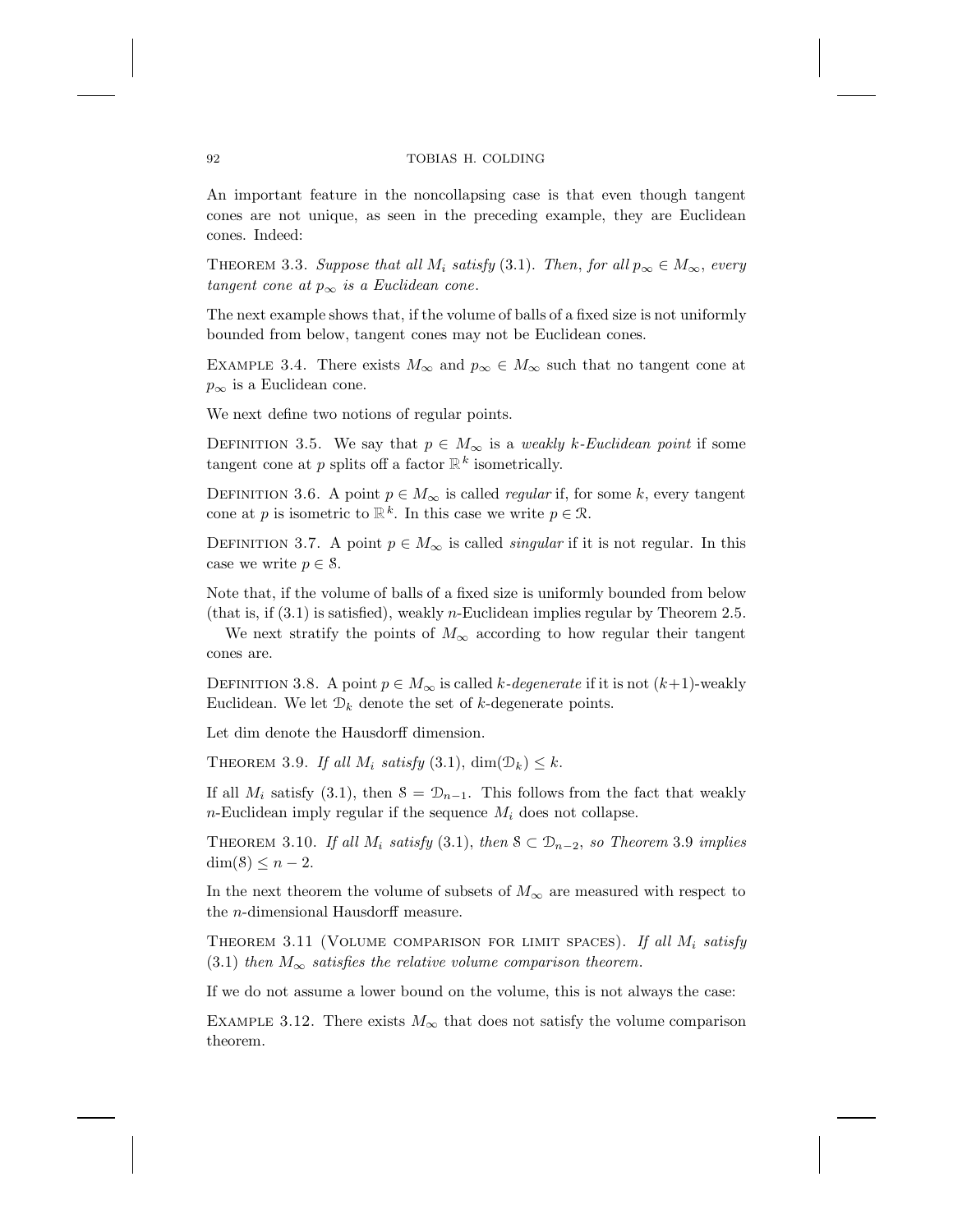The next theorem was proved earlier by Fukaya and Yamaguchi [1994], under the additional assumption that all  $M_i$  have a uniform lower sectional curvature bound.

THEOREM 3.13 [Cheeger and Colding b]. If all  $M_i$  satisfy (3.1), the isometry *group of*  $M_{\infty}$  *is a Lie group.* 

By assuming that all  $M_i$  are Einstein manifolds we get further regularity of the limit  $M_{\infty}$ . This is the topic of the next two theorems.

Theorem 3.14. *Suppose that all* M<sup>i</sup> *satisfy* (3.1) *and are all Einstein with uniformly bounded Einstein constants. Then* S *is a closed subset and* dim(S)  $\leq$ n − 2. *Further* , <sup>R</sup> *is a smooth Einstein manifold and the convergence is in the* C∞*-topology on compact subsets of* <sup>R</sup>.

THEOREM 3.15 [Cheeger, Colding, and Tian b]. Suppose that all  $(M, g_i)$  sat*isfy* (3.1) and are Kähler–Einstein on M (where dim<sub>C</sub>  $M = n$ ), with uniformly *bounded Einstein constants.* Then  $\dim(S) \leq 2n - 4$ . Further, there exists a *subset*  $S \subset M_\infty$  *with*  $H_{2n-4}(S) = 0$  (*where*  $H_{2n-4}$  *is the Hausdorff measure*) *such that for all*  $p \in M_{\infty} \setminus S$  *the tangent cone at* p *is unique and is equal to*  $\mathbb{C}^{n-2} \times \mathbb{C}^2/\Gamma$ , where  $\Gamma \subset \mathrm{SU}(2)$ .

Finally, in [Cheeger and Colding b] we give a generalization to the collapsed case of the volume convergence theorem of [Colding a].

See [Cheeger and Colding a; b; Cheeger, Colding, and Tian b] for more results in the spirit of those given in this section.

## **4. Function Theory on Spaces with a Lower Ricci Curvature Bound**

In this section we will touch on some of the results on function theory on spaces with Ricci curvature bounded below (see also [Li 1993] for a discussion of this subject). For further details on the results of this section, see [Colding and Minicozzi 1996; a; Cheeger, Colding, and Minicozzi 1995].

DEFINITION 4.1. Let M be a open (complete, noncompact) manifold, and fix  $p \in M$ . Let r be the distance function from p. A harmonic function u on M has *polynomial growth of order at most* d if there exists some  $C > 0$  so that  $|u| \leq C(1+r^d)$ . We denote by  $\mathcal{H}_d(M)$  the linear space of such functions.

Yau [1975] generalized the classical Liouville theorem of complex analysis to open manifolds with nonnegative Ricci curvature. Specifically, he proved that a positive harmonic function on such a manifold must be constant. This theorem was generalized in [Cheng and Yau 1975] by means of a gradient estimate that implies the Harnack inequality; in fact this gradient estimate played an important role in the proof of the results of Section 1. As a consequence, one sees that harmonic functions which grow less than linearly must be constant. In his study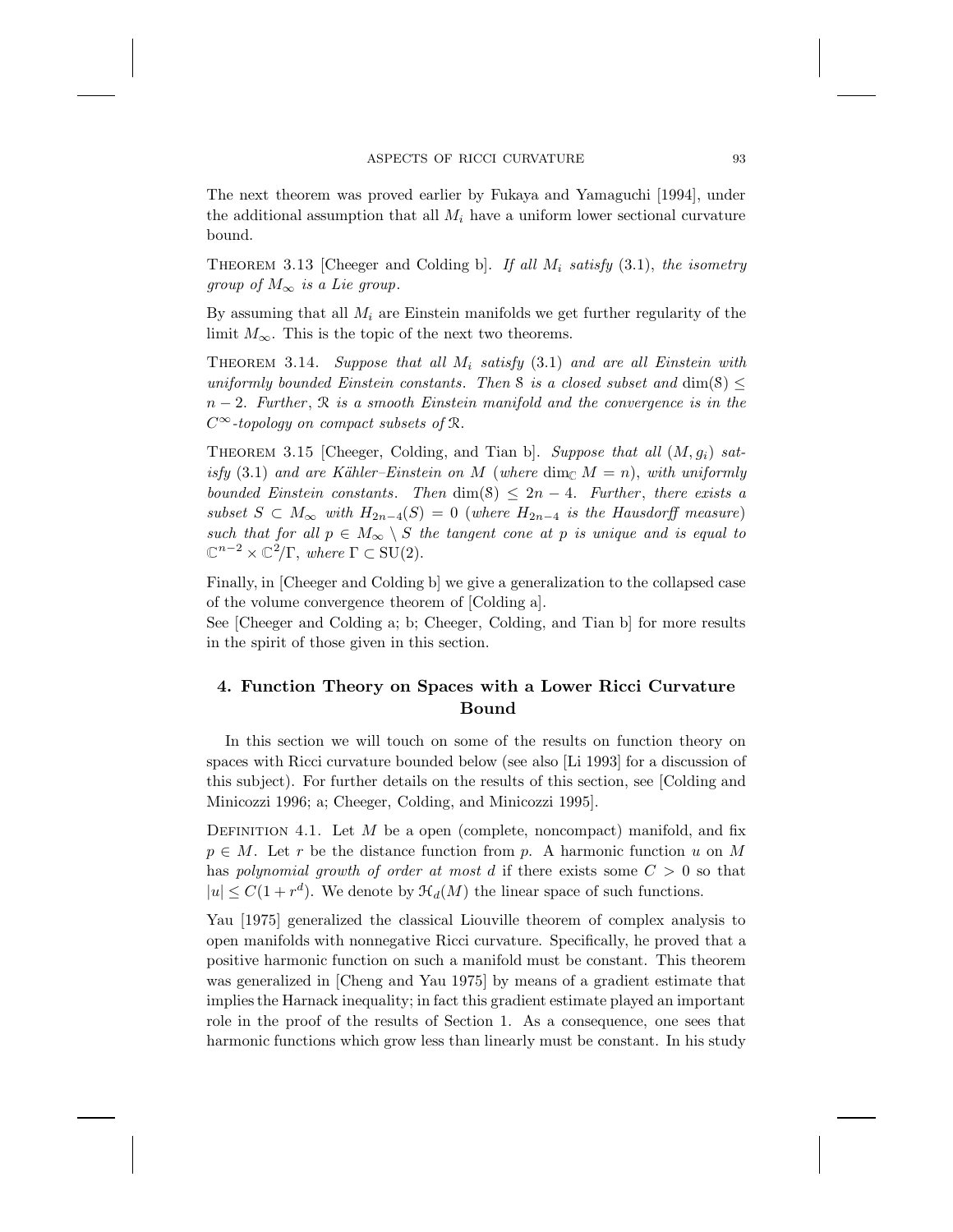of these functions, Yau was motivated to conjecture that the space of harmonic functions of polynomial growth of a fixed rate is finite-dimensional on an open manifold with nonnegative Ricci curvature. On this conjecture of Yau we have the following result:

Theorem 4.2 [Colding and Minicozzi a]. *For an open manifold with nonnegative Ricci curvature and Euclidean volume growth*, *the space of harmonic functions with polynomial growth of a fixed rate is finite-dimensional*.

Other important results on this conjecture of Yau can be found in [Christiansen and Zworski 1996; Donnelly and Fefferman 1992; Kasue a; Li 1995; Li and Tam 1989; 1991; Lin 1996; Wang 1995; Wu 1991].

For  $d = 1$  we have the following theorem, which was proved earlier by Peter Li [1995] in the case where  $M$  is Kähler.

THEOREM 4.3 [Cheeger, Colding, and Minicozzi 1995]. *If* dim  $\mathcal{H}_1(M) = n + 1$ *for an open* n*-dimensional manifold* M *with nonnegative Ricci curvature*, M *is isometric to*  $\mathbb{R}^n$ .

To prove this, we show first that if  $M$  is an open manifold with nonnegative Ricci curvature and  $u$  is a nonconstant harmonic function with linear growth then any tangent cone at infinity  $M_{\infty}$  splits off a line. This implies in particular that if  $\dim \mathfrak{H}_1(M^n) = n+1$  then  $M_\infty = \mathbb{R}^n$ ; then Theorem 2.5 gives  $M = \mathbb{R}^n$ .

There exist manifolds with nonnegative (or even positive) Ricci curvature that do not split off a line, but admit a nonconstant linear growth harmonic function. In contrast, if M has nonnegative sectional curvature and  $M_{\infty}$  splits off a line, then M must split off a line.

As a final remark, I note that after the original version of this survey was written several related results were shown. In particular, jointly with Bill Minicozzi we settled the general case of Yau's conjecture mentioned above [Colding and Minicozzi c; d; e].

## **Acknowledgements**

I am grateful to Mike Anderson, Jeff Cheeger, Chris Croke, Karsten Grove, Bill Minicozzi, Grisha Perelman, Peter Petersen, and Gang Tian for helpful discussions related to this survey.

## **Direct Sources**

- [Cheeger and Colding 1995] J. Cheeger and T. H. Colding, "Almost rigidity of warped products and the structure of spaces with Ricci curvature bounded below", C. R. Acad. Sci. Paris Sér. I **320** (1995), 353-357.
- [Cheeger and Colding 1996] J. Cheeger and T. H. Colding, "Lower bounds on the Ricci curvature and the almost rigidity of warped products", Ann. of Math. **144** (1996), 189–237.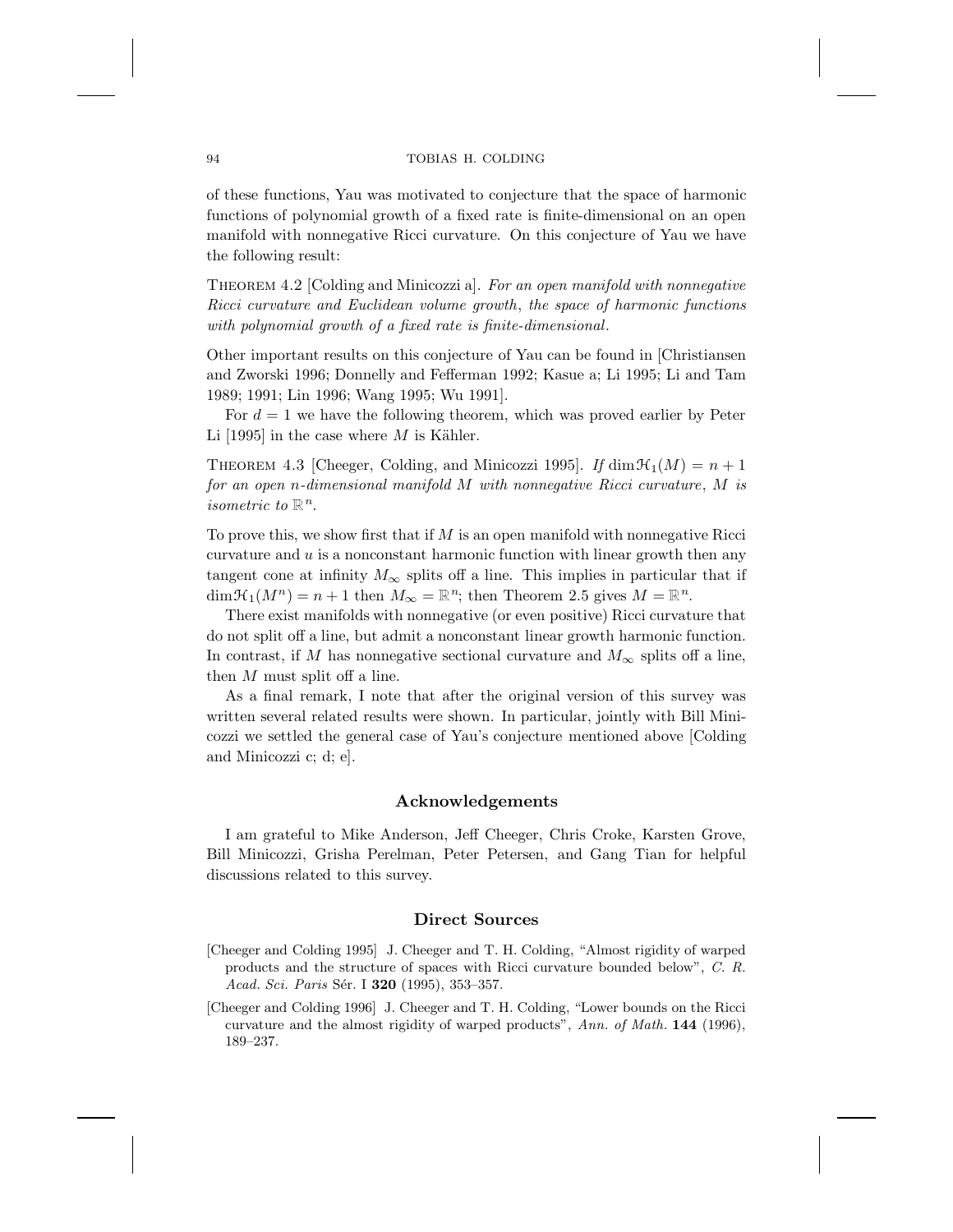- [Cheeger and Colding a] J. Cheeger and T. H. Colding, "On the structure of spaces with Ricci curvature bounded below, I", preprint, Courant Institute, 1996.
- [Cheeger and Colding b] J. Cheeger and T. H. Colding, "On the structure of spaces with Ricci curvature bounded below, II", in preparation.
- [Cheeger and Colding c] J. Cheeger and T. H. Colding, On the structure of spaces with Ricci curvature bounded below, III", in preparation.
- [Cheeger, Colding, and Minicozzi 1995] J. Cheeger, T. H. Colding, and W. P. Minicozzi II, "Linear growth harmonic functions on complete manifolds with nonnegative Ricci curvature", Geom. Funct. Anal. **5** (1995), 948–954.
- [Cheeger, Colding, and Tian a] J. Cheeger, T. H. Colding, and G. Tian, "Constraints on singularities under Ricci curvature bounds", to appear in C. R. Acad. Sci. Paris.
- [Cheeger, Colding, and Tian b] J. Cheeger, T. H. Colding, and G. Tian, "On the singularities of spaces with bounded Ricci curvature", in preparation.
- [Colding 1995] T. H. Colding, "Stability and Ricci curvature", C. R. Acad. Sci. Paris Sér. I **320** (1995), 1343-1347.
- [Colding 1996a] T. H. Colding, "Shape of manifolds with positive Ricci curvature", Invent. Math. **124** (1996), 175–191.
- [Colding 1996b] T. H. Colding, "Large manifolds with positive Ricci curvature", Invent. Math. **124** (1996), 193–214.
- [Colding a] T. H. Colding, "Ricci Curvature and Volume Convergence", to appear in Ann. of Math.
- [Colding and Minicozzi 1996] T. H. Colding and W. P. Minicozzi II, "On function theory on spaces with a lower Ricci curvature bound", to appear in Math. Res. Lett. **3** (1996), 241–246.
- [Colding and Minicozzi a] T. H. Colding and W. P. Minicozzi II, "Harmonic functions with polynomial growth", to appear in J. Diff. Geom.
- [Colding and Minicozzi b] T. H. Colding and W. P. Minicozzi II, "Large scale behavior of the kernel of Schrödinger operators", preprint, Courant Institute, 1996.
- [Colding and Minicozzi c] T. H. Colding and W. P. Minicozzi II, "Generalized Liouville properties of manifolds", to appear in Math. Res. Lett.
- [Colding and Minicozzi d] T. H. Colding and W. P. Minicozzi II, "Harmonic functions on manifolds", to appear in Ann. of Math.
- [Colding and Minicozzi e] T. H. Colding and W. P. Minicozzi II, "Weyl-type bounds for harmonic functions", preprint, Courant Institute, 1996.

## **Other References**

- [Abresch and Gromoll 1990] U. Abresch and D. Gromoll, "On complete manifolds with nonnegative Ricci curvature", J. Amer. Math. Soc. **3** (1990), 355–374.
- [Anderson 1990a] M. T. Anderson, "Short geodesics and gravitational instantons", J. Diff. Geom. **31** (1990), 265–275.
- [Anderson 1990b] M. T. Anderson, "Metrics of positive Ricci curvature with large diameter", Manuscripta Math. **68** (1990), 405–415.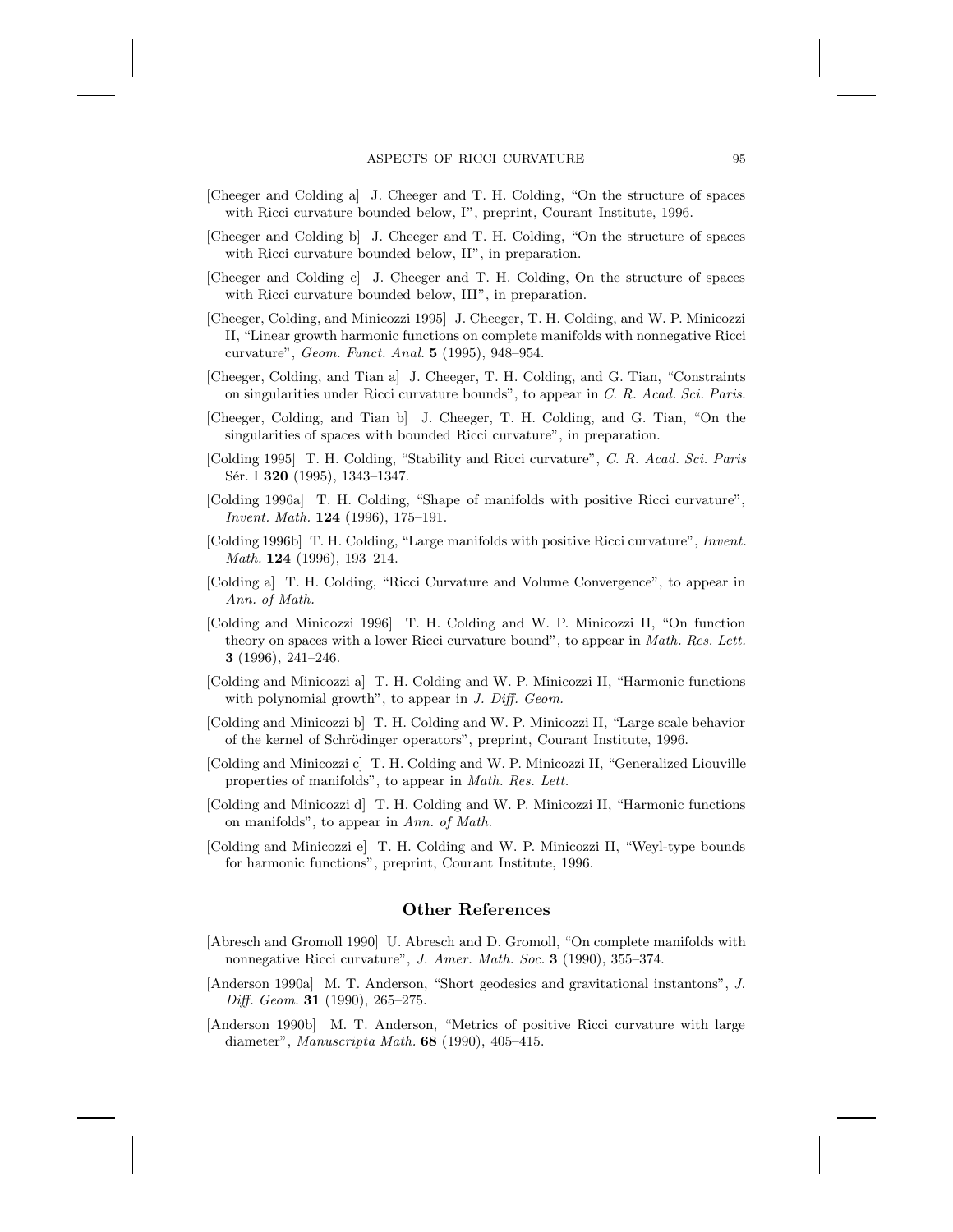- [Anderson 1990c] M. T. Anderson, "Convergence and rigidity of manifolds under Ricci curvature bounds", Invent. Math. **102** (1990), 429–445.
- [Anderson 1992] M. T. Anderson, "Hausdorff perturbations of Ricci flat manifolds and the splitting theorem", Duke Math. J. **68** (1992), 67–82.
- [Bochner 1946] S. Bochner, "Vector fields and Ricci curvature", Bull. Amer. Math. Soc. **52** (1946), 776–797.
- [Bochner and Yano 1953] S. Bochner and K. Yano, Curvature and Betti numbers, Princeton University Press, Princeton, 1953.
- [Bishop and Crittenden 1964] R. Bishop and R. Crittenden, Geometry of manifolds, Academic Press, New York, 1964.
- [Burago et al. 1992] Y. Burago, M. Gromov, and G. Perelman, "A. D. Aleksandrov spaces with curvatures bounded below", Uspehi Mat. Nauk **47**:2 (1992), 3–51, 222; translation in Russian Math. Surveys **47**:2 (1992), 1–58.
- [Cheeger 1991] J. Cheeger, "Critical points of distance functions and applications to geometry", pp. 1–38 in Geometric topology: recent developments (Montecatini Terme, 1990), edited by J. Cheeger et al., Lecture Notes in Math. **1504**, Springer, Berlin, 1991.
- [Cheeger and Gromoll 1971] J. Cheeger and D. Gromoll, "The splitting theorem for manifolds of nonnegative Ricci curvature", J. Diff. Geom. **6** (1971), 119–128.
- [Cheeger and Gromoll 1972] J. Cheeger and D. Gromoll, "On the structure of complete manifolds of nonnegative curvature", Ann. of Math. (2) 96 (1972) 413–443.
- [Cheng 1975] S. Y. Cheng, "Eigenvalue comparison theorems and its geometric applications", Math. Z. **143** (1975), 289–297.
- [Cheng and Yau 1975] S. Y. Cheng and S. T. Yau, "Differential equations on Riemannian manifolds and their geometric applications", Comm. Pure Appl. Math. **28** (1975), 333–354.
- [Christiansen and Zworski 1996] T. Christiansen and M. Zworski, "Harmonic functions of polynomial growth on certain complete manifolds", Geom. Funct. Anal. **6** (1996), 619–627.
- [Donnelly and Fefferman 1992] H. Donnelly and C. Fefferman, "Nodal domains and growth of harmonic functions on noncompact manifolds", J. Geom. Anal. **2** (1992), 79–93.
- [Ferry 1979] S. Ferry, "Homotoping ε-maps to homeomorphisms", Amer. J. Math. **101** (1979), 567–582.
- [Ferry and Quinn 1991] S. Ferry and F. Quinn, "Alexander duality and Hurewicz fibrations", Trans. Amer. Math. Soc. **327** (1991), 201–219.
- [Fukaya and Yamaguchi 1992] K. Fukaya and T. Yamaguchi, "The fundamental groups of almost nonnegatively curved manifolds", Ann. of Math. (2) **136** (1992), 253–333.
- [Fukaya and Yamaguchi 1994] K. Fukaya and T. Yamaguchi, "Isometry groups of singular spaces", Math. Z. **216** (1994), 31–44.
- [Gallot 1983] S. Gallot, "A Sobolev inequality and some geometric applications", pp. 45–55 in Spectra of Riemannian manifolds, Kaigai, Tokyo, 1983.
- [Gromov 1978] M. Gromov, "Almost flat manifolds", J. Diff. Geom. **13** (1978), 231– 241.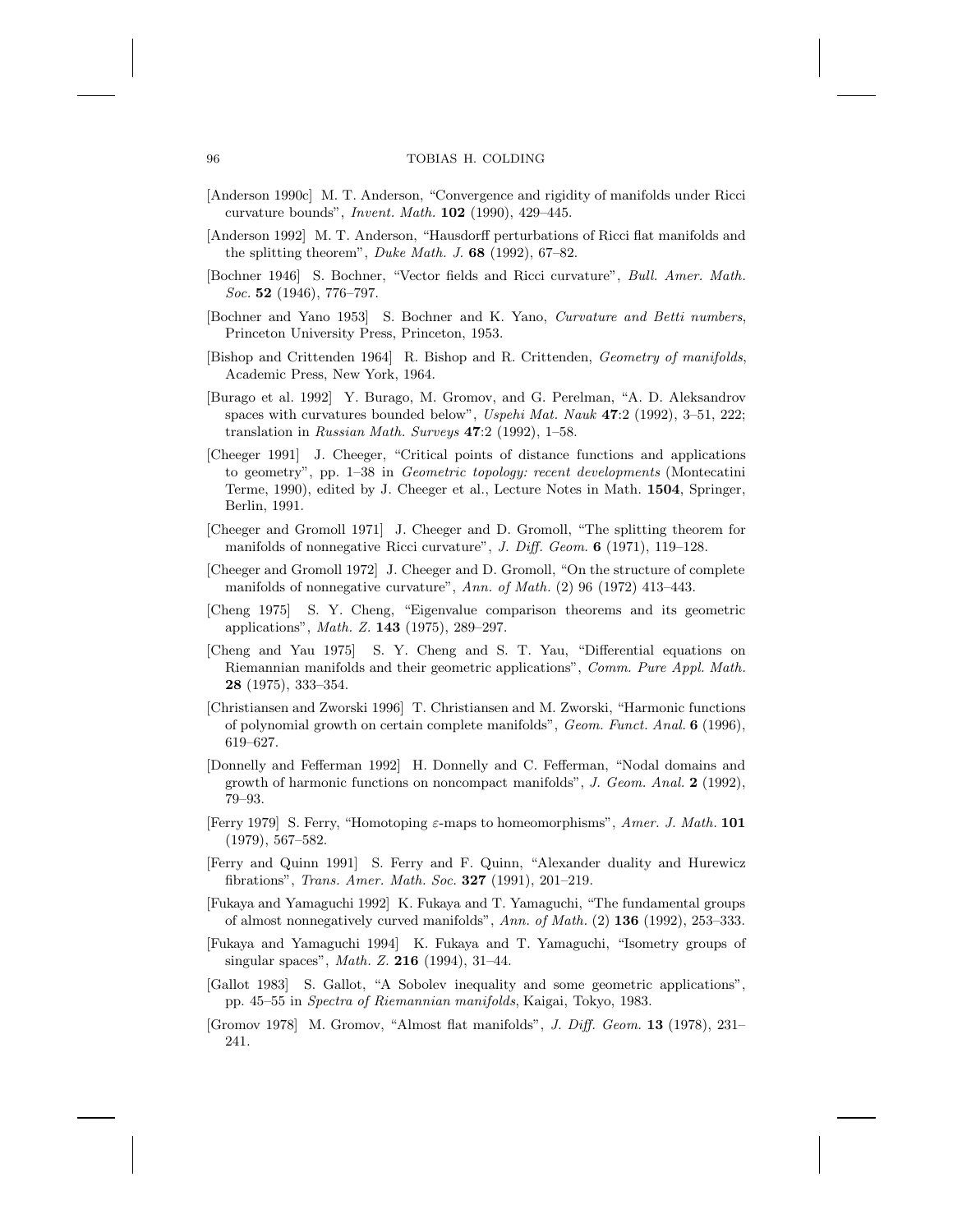- [Gromov 1980] M. Gromov, "Synthetic geometry in Riemannian manifolds", pp. 415– 419 in Proceedings of the International Congress of Mathematicians (Helsinki, 1978), Acad. Sci. Fennica, Helsinki, 1980.
- [Gromov 1981a] M. Gromov, "Curvature, diameter, and Betti numbers", Comment. Math. Helv. **56** (1981), 53–78.
- [Gromov 1981b] M. Gromov, Structures métriques pour les variétés riemanniennes, edited by J. Lafontaine and P. Pansu, CEDIC, Paris, 1981.
- [Grove and Petersen 1988] K. Grove and P. Petersen, "Bounding homotopy types by geometry", Ann. of Math. (2) **128** (1988), 195–206.
- [Grove and Shiohama 1977] K. Grove and K. Shiohama, "A generalized sphere theorem", Ann. of Math. (2) **106** (1977), 201–211.
- [Grove et al. 1989] K. Grove, P. Petersen, and J. Y. Wu, "Controlled topology in geometry", Bull. Amer. Math. Soc. (N.S.) 20 (1989) 181–183.
- [Grove et al. 1990] K. Grove, P. Petersen, and J. Y. Wu, "Geometric finiteness theorems via controlled topology", Invent. Math. **99** (1990), 205–213.
- [Kasue a] A. Kasue, "Harmonic functions of polynomial growth on complete manifolds, II", to appear in J. Math. Soc. Japan.
- [Li 1993] P. Li, "The theory of harmonic functions and its relation to Geometry", pp. 307–315 in Differential geometry: partial differential equations on manifolds (Los Angeles, 1990), edited by R. Greene and S. T. Yau, Proc. Symp. Pure Math. **54**, AMS, Providence, RI, 1993.
- [Li 1995] P. Li, "Linear growth harmonic functions on Kähler manifolds with nonnegative Ricci curvature", Math. Res. Lett. **2** (1995), 79–94.
- [Li and Tam 1989] P. Li and L.-F. Tam, "Linear growth harmonic functions on a complete manifold", J. Diff. Geom. **29** (1989), 421–425.
- [Li and Tam 1991] P. Li and L.-F. Tam, "Complete surfaces with finite total curvature", J. Diff. Geom. **33** (1991), 139–168.
- [Lin 1996] F. H. Lin, "Asymptotically conic elliptic operators and Liouville type theorems", preprint, Courant Institute, 1996.
- [Myers 1941] S. Myers, "Riemannian manifolds with positive mean curvature", Duke Math. J. **8** (1941), 401–404.
- [Otsu 1991] Y. Otsu, "On manifolds of positive Ricci curvature with large diameter", Math. Z. **206** (1991), 255–264.
- [Otsu et al. 1989] Y. Otsu, K. Shiohama, and T. Yamaguchi, "A new version of differentiable sphere theorem", Invent. Math. **98** (1989) 219–228.
- [Perelman 1991] G. Ya. Perelman, "Alexandrov's spaces with curvatures bounded below, II", preprint, 1991.
- [Perelman 1994] G. Perelman, "Manifolds of positive Ricci curvature with almost maximal volume", J. Amer. Math. Soc. **7** (1994), 299–305.
- [Perelman 1995] G. Perelman, "Spaces with curvature bounded below", pp. 517–525 Proceedings of International Congress of Mathematicians (Zürich, 1994), Birkhäuser, Basel, 1995.